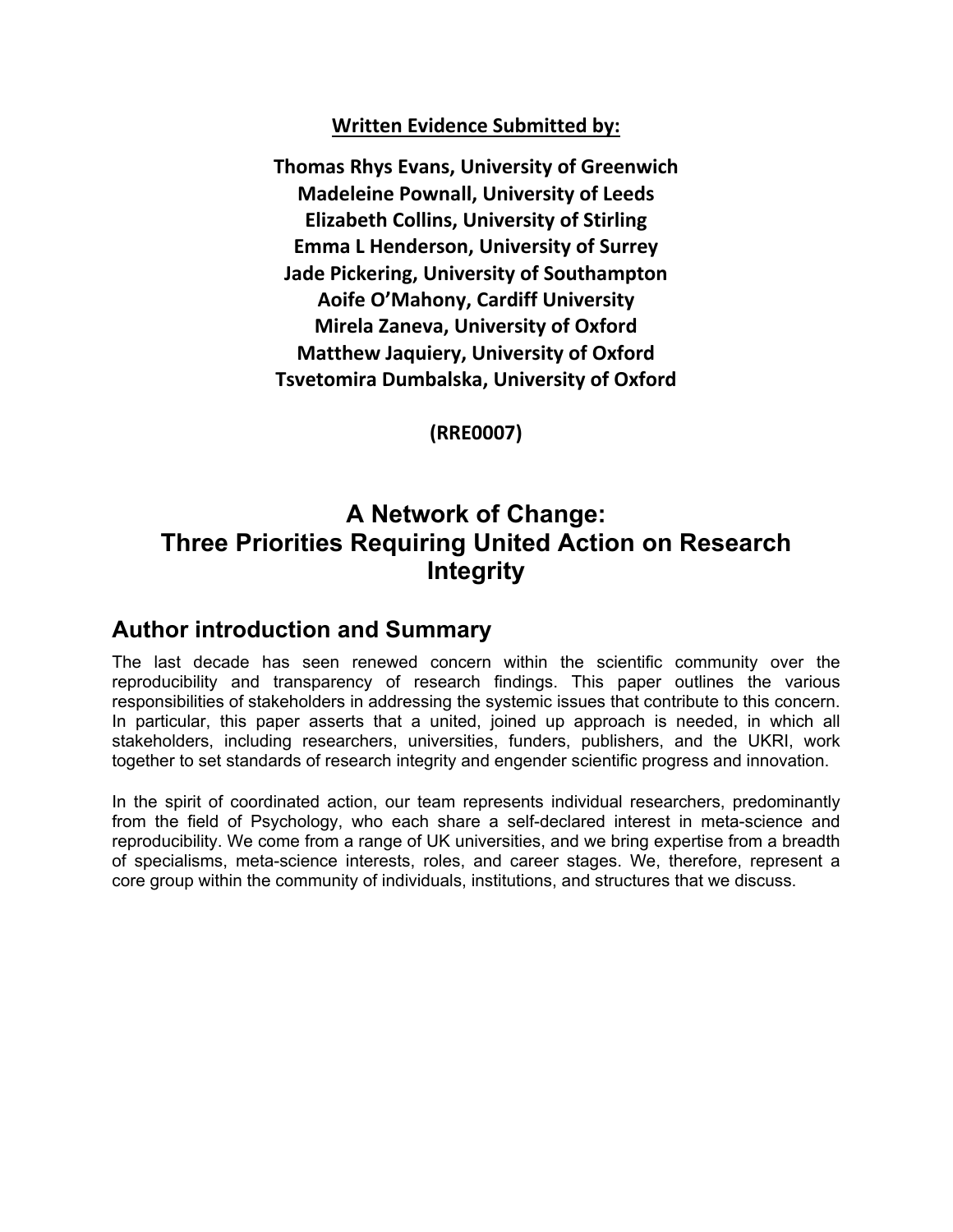# **Introduction**

There is growing evidence to suggest that most research findings are questionable (Ioannidis, 2005). This, coupled with mostly unsuccessful attempts to replicate core research findings in psychology (Open Science Collaboration, 2015) and elsewhere (Nosek & Errington, 2017), exemplify the far-reaching issues of research integrity that the scientific community is currently facing. Recently, science has put *reproducibility* (the ability for researchers to reproduce the same findings with the same data) and *replicability* (the ability to replicate the same results using new data; Plesser, 2018) at the forefront of its research agenda. Initiatives prioritising transparency, research quality, and research culture, as will be discussed below, have been a substantive driver of changes in research norms across the world, with UK researchers and research professionals playing a central role in developing and championing new approaches and standards.

Whilst the scale of change achieved in the last decade has been notable, the central barrier to sustainable and permanent change in integrity norms is a coherent, united, and coordinated action plan, in which all research stakeholders come together to embed and progress such developments. As a collection of active researchers in the movement to address reproducibility and replicability concerns, we summarise three research integrity priorities that have contributed to this wider crisis of science: 1) transparency, 2) research quality, and 3) research culture. We then suggest ways in which individuals and organisations should address these issues as a collective, where action from one stakeholder can cause changes in demands upon other stakeholders, and thus require coordinated action. To maximise consistent and widespread adoption of such recommendations, we encourage any future research integrity committee to prioritise facilitating cross-stakeholder work to identify areas of development and best practice and provide central resources to maintain, and continue increasing, standards for research.

# Priority One: Transparency (e.g., Open Data)

One important factor that has contributed to the reproducibility crisis is transparency - a lack of open sharing of data, code, and research materials. As observed during the COVID-19 pandemic, open data has been transformative for scientific and public understanding, bringing into sharp focus the clear benefits of increasing transparency and accountability within psychological research (Besançon et al., 2021). Unfortunately, open data sharing has not been the norm historically, and when research materials and data are not shared, researchers, funders, and journals cannot adequately assess the robustness and reliability of published work, slowing scientific progress. For instance, when materials are not open, there is limited evidence of how particular data was collected and how they contributed to the conclusions drawn, inhibiting meaningful evaluation of the research. More pressingly, a lack of openness is a notable barrier to reproducibility, in that researchers cannot reproduce analyses or conclusions without access to associated datasets (e.g., Simmons et al., 2011; Wicherts et al., 2016).

Transparency is a direct contributor to research integrity. Low levels of transparency mean that attempts to progressively build upon previous research are inefficient and require more funding and researcher hours. It is harder to replicate and establish the boundaries of effects, to evaluate the quality of work, and to determine its value beyond the immediate sample studied (generalisability). It can also play a role in hindering error detection and correction, and identifying fraud (e.g., Simonsohn, 2013). As such, research transparency can have multifaceted direct and indirect consequences on the quality and speed of research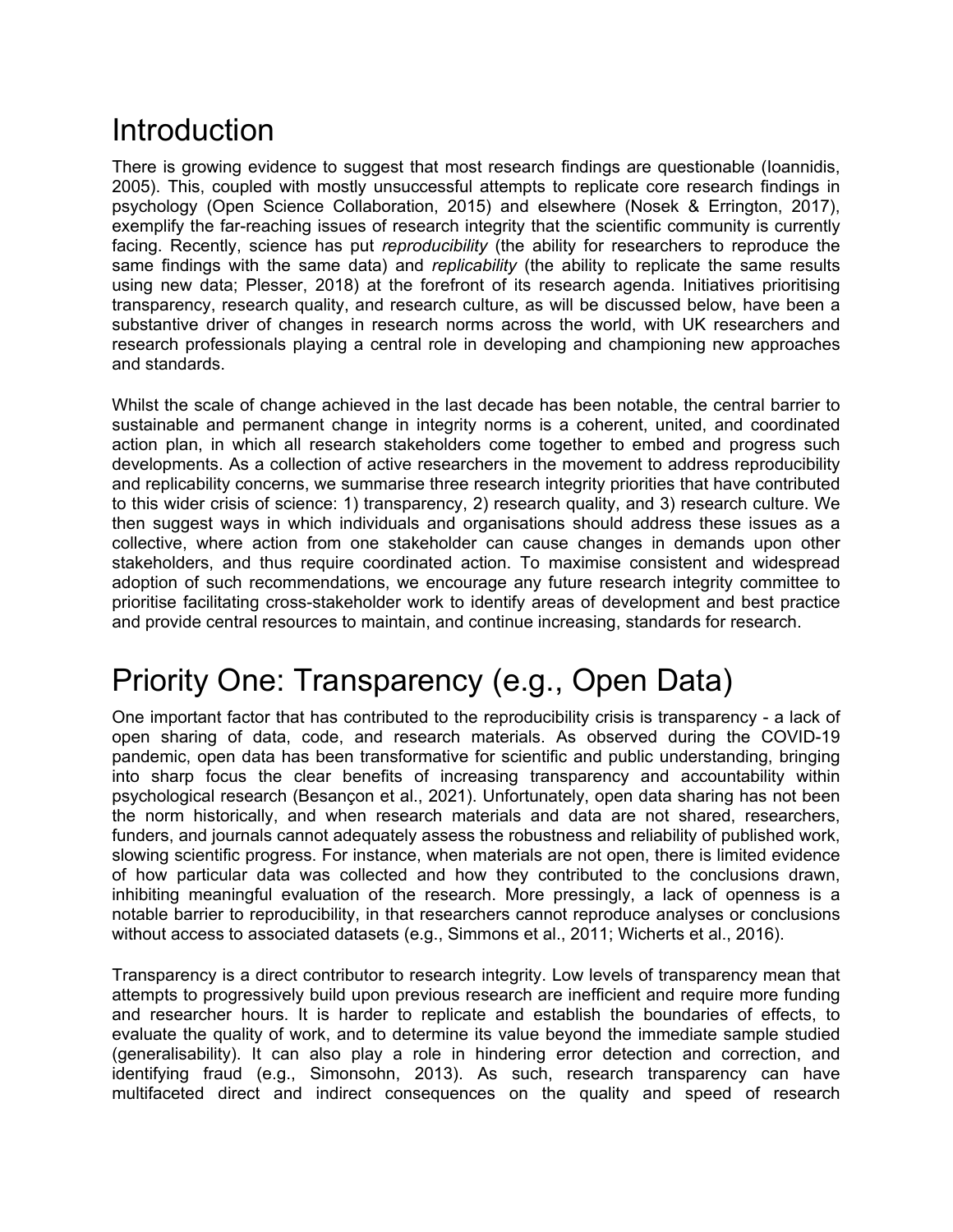developments made and thus should be a priority focus for research stakeholders. To represent transparency, here, we focus on the example of open data and how different individuals and organisations can address the reproducibility crisis through open data. A central priority is to ensure that UK funded data are safely preserved, conform to the FAIR principles (Findable, Accessible, Interoperable, Reusable; Wilkinson et al., 2016), and are openly available to facilitate re-use and re-analysis where possible.

As we will discuss under Priority 3 of this paper, advocating for transparency in research requires a *cultural* shift and a fundamental realignment of expectations. For example, historically, researchers were not expected to present comprehensive accounts of their research; there were no expectations to declare conflicts of interest, preregister hypotheses ahead of data collection, or openly share research data, analysis code, and research materials. Currently, norms of science encourage researchers to state that data is available "upon reasonable request" despite a consensus that individual gatekeeping is suboptimal, with unacceptably low rates of subsequent data sharing by request (Magee et al., 2014). Researchers that are willing to share their data also face challenges in knowing how to do so ethically whilst conforming to FAIR principles (Wilkinson et al., 2016), in an environment where there are already significant demands on their time. To facilitate data sharing, co-ordinated change is needed across stakeholders. For example, changes to journal data availability statement policies can have dramatic influences on the uptake of sharing practices (e.g., Hardwicke et al., 2018), but this causes subsequent demands for training, support, and infrastructure of consequence to researchers, research support (e.g., ethics boards, libraries, technicians), university and funders (Houtkoop et al., 2018).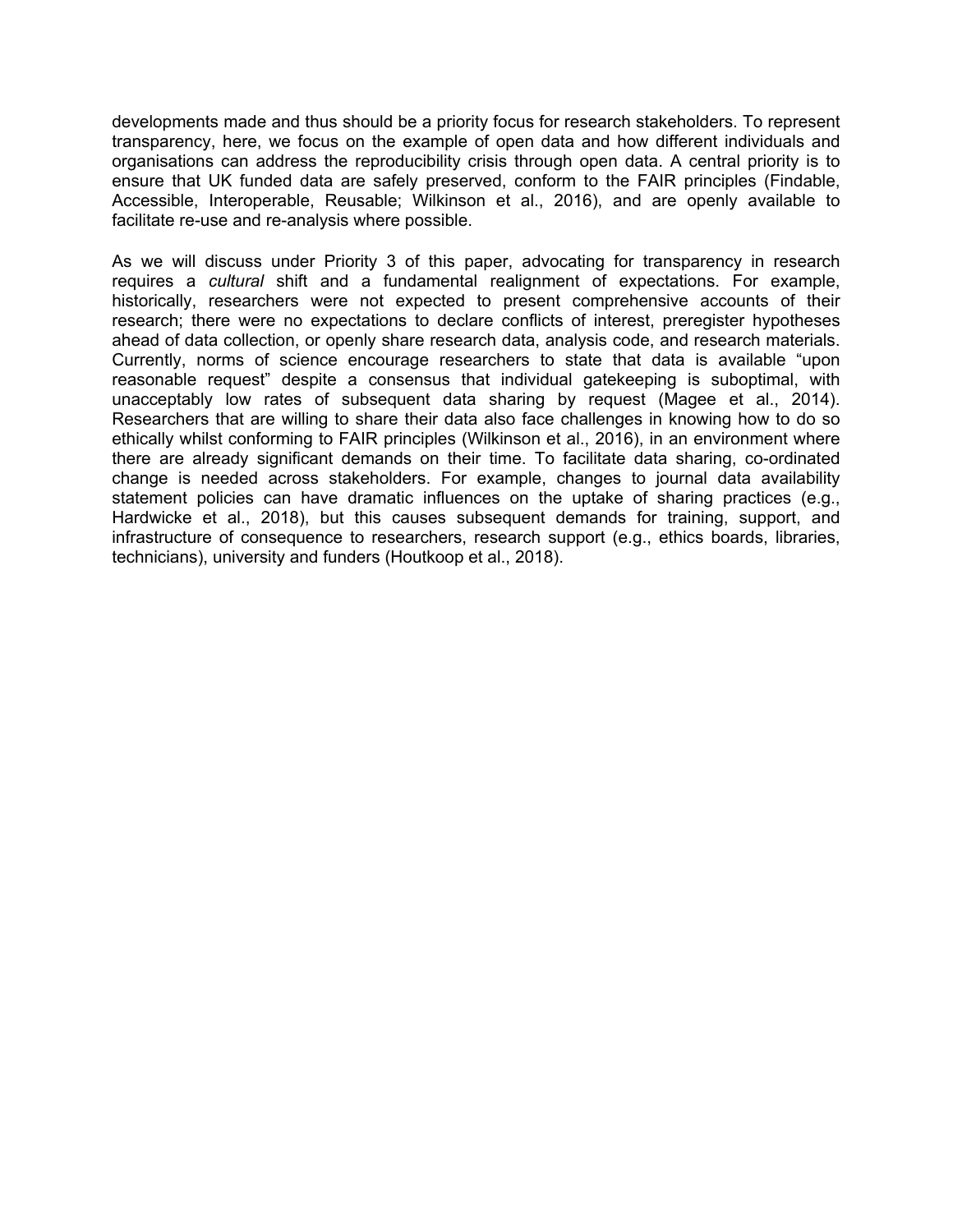| Table 1. Transparency and Open Data: Interconnected Roles and Recommendations |  |  |  |  |  |  |  |  |  |
|-------------------------------------------------------------------------------|--|--|--|--|--|--|--|--|--|
|-------------------------------------------------------------------------------|--|--|--|--|--|--|--|--|--|

|       | Individual researchers                                                                                                           | Research<br>support                                                                                                                                            | Institutions<br>(universities)                                                                                                                                                                                                                                                                                 | <b>Funders</b>                                                                                                                                                                                                                            | Publishers                                                                                                                                                          | <b>Research Integrity Unit</b>                                                                                                                                                                                                                                                                                                                    |
|-------|----------------------------------------------------------------------------------------------------------------------------------|----------------------------------------------------------------------------------------------------------------------------------------------------------------|----------------------------------------------------------------------------------------------------------------------------------------------------------------------------------------------------------------------------------------------------------------------------------------------------------------|-------------------------------------------------------------------------------------------------------------------------------------------------------------------------------------------------------------------------------------------|---------------------------------------------------------------------------------------------------------------------------------------------------------------------|---------------------------------------------------------------------------------------------------------------------------------------------------------------------------------------------------------------------------------------------------------------------------------------------------------------------------------------------------|
| Roles | Collect and/or curate<br>data to use for<br>analysis.<br>Manage and deposit<br>data using an<br>appropriate storage<br>location. | Resource<br>infrastructure that<br>enables data<br>storage and<br>sharing.<br>Make financial<br>choices about<br>journal<br>subscriptions and<br>partnerships. | Prioritise and fund<br>training about<br>transparency to<br>individual<br>researchers.<br>Fund the<br>infrastructure offered<br>for sharing data and<br>materials.<br>Acknowledge open<br>research behaviours<br>as part of research<br>quality evaluations<br>during hiring,<br>assessment, and<br>promotion. | Establish policies<br>regarding the<br>level of<br>transparency and<br>openness<br>required for<br>funded projects.<br>Evaluate<br>adherence to<br>transparency<br>policies and<br>communicate<br>consequences<br>for non-<br>compliance. | Maintain author<br>quidelines that<br>specify how<br>research data and<br>materials should or<br>must be stored<br>and shared, as a<br>condition of<br>publication. | Provide or signpost<br>recommendations, support,<br>and structures for all<br>stakeholders (e.g.,<br>templates, training, etc.).<br>Audit institutions, funders,<br>and publishers.<br>Facilitate collaborations<br>across stakeholder groups.<br>Facilitate, communicate,<br>and champion development<br>of transparency norms and<br>practices. |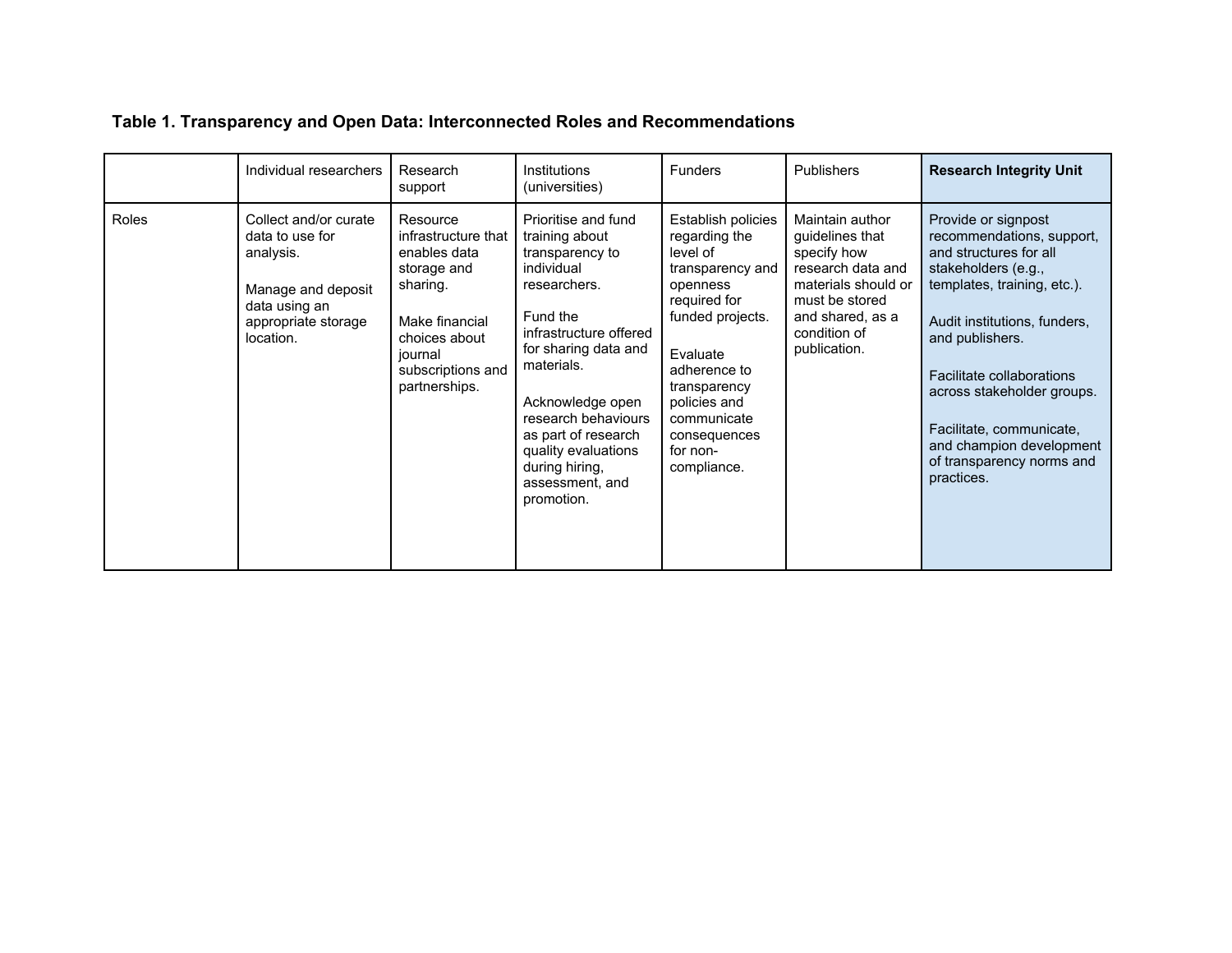| Specific<br>Recommendations | Sign and follow the<br>principles of DORA.<br>From project<br>conception,<br>incorporate open<br>science practices<br>(as appropriate) into<br>the research<br>workflow.<br>Use positions of<br>power (e.g., as<br>reviewers, line<br>managers, project<br>leads, lab principal<br>investigators, etc.,) to<br>communicate<br>expectations, share<br>good practice, and<br>provide practical<br>support for<br>improving<br>transparency (e.g.,<br>sharing data,<br>preregistration, and<br>declaring conflicts of<br>interest). | Invest in<br>infrastructure<br>which provides<br>opportunities for<br>sustainable<br>approaches to<br>data<br>management<br>e.g., automated<br>data archiving<br>(see Rouder,<br>2016).<br><b>Offer training</b><br>regarding best<br>practices in<br>transparency.<br>Use funding<br>responsibly to<br>prioritise<br>partnerships with<br>organisations<br>centred on<br>transparency,<br>such as data<br>repositories and<br>open access<br>journals. | Sign and follow the<br>principles of <b>DORA</b> .<br>Hire meta-scientists<br>to improve and<br>encourage open<br>data norms within<br>departments.<br>Promote<br>transparent<br>scientific practices<br>such as recognising<br>track records of<br>transparency in<br>hiring and promotion<br>decisions and<br>awards (e.g.,<br>recognising<br>preregistrations,<br>registered reports,<br>and pre-prints).<br>Instigate curriculum<br>changes such that<br>all undergraduate<br>and postgraduate<br>students have an<br>understanding and<br>experience of open<br>practices (e.g.,<br>embed transparency<br>practices into<br>research<br>assignments). | Sign and follow<br>the principles of<br>DORA.<br>Mandate a data<br>sharing<br>statement and<br>conduct regular<br>audits to ensure<br>adherence and<br>quality.<br>Recognise<br>transparency<br>track record as<br>a positive<br>characteristic<br>when assessing<br>grants and other<br>project<br>applications. | Sign and follow the<br>principles of<br>DORA.<br>Mandate open<br>data (with<br>appropriate<br>caveats where not<br>possible e.g.,<br>partial data,<br>embargoed, other<br>gatekeeping etc)<br>and <b>FAIR</b><br>principles (e.g.,<br>meta-data and<br>codebooks).<br>Prioritise policy<br>and structural<br>developments in<br>accordance with<br><b>TOP guidelines</b><br>(Nosek et al.,<br>2015). | Undertake rigorous and<br>systematic evaluations of<br>research environments to<br>ensure sufficient<br>structure and support<br>within and across<br>stakeholder groups.<br>Priority should be given to<br>ensuring cohesiveness<br>between actions from the<br>different stakeholder types,<br>identifying and sharing best<br>practices, and identifying<br>specific groups or<br>institutions in need of more<br>localised interventions.<br>Encourage and signpost<br>infrastructures available<br>to connect researchers /<br>institutions and aid<br>transparency. |
|-----------------------------|----------------------------------------------------------------------------------------------------------------------------------------------------------------------------------------------------------------------------------------------------------------------------------------------------------------------------------------------------------------------------------------------------------------------------------------------------------------------------------------------------------------------------------|---------------------------------------------------------------------------------------------------------------------------------------------------------------------------------------------------------------------------------------------------------------------------------------------------------------------------------------------------------------------------------------------------------------------------------------------------------|------------------------------------------------------------------------------------------------------------------------------------------------------------------------------------------------------------------------------------------------------------------------------------------------------------------------------------------------------------------------------------------------------------------------------------------------------------------------------------------------------------------------------------------------------------------------------------------------------------------------------------------------------------|-------------------------------------------------------------------------------------------------------------------------------------------------------------------------------------------------------------------------------------------------------------------------------------------------------------------|------------------------------------------------------------------------------------------------------------------------------------------------------------------------------------------------------------------------------------------------------------------------------------------------------------------------------------------------------------------------------------------------------|---------------------------------------------------------------------------------------------------------------------------------------------------------------------------------------------------------------------------------------------------------------------------------------------------------------------------------------------------------------------------------------------------------------------------------------------------------------------------------------------------------------------------------------------------------------------------|
|-----------------------------|----------------------------------------------------------------------------------------------------------------------------------------------------------------------------------------------------------------------------------------------------------------------------------------------------------------------------------------------------------------------------------------------------------------------------------------------------------------------------------------------------------------------------------|---------------------------------------------------------------------------------------------------------------------------------------------------------------------------------------------------------------------------------------------------------------------------------------------------------------------------------------------------------------------------------------------------------------------------------------------------------|------------------------------------------------------------------------------------------------------------------------------------------------------------------------------------------------------------------------------------------------------------------------------------------------------------------------------------------------------------------------------------------------------------------------------------------------------------------------------------------------------------------------------------------------------------------------------------------------------------------------------------------------------------|-------------------------------------------------------------------------------------------------------------------------------------------------------------------------------------------------------------------------------------------------------------------------------------------------------------------|------------------------------------------------------------------------------------------------------------------------------------------------------------------------------------------------------------------------------------------------------------------------------------------------------------------------------------------------------------------------------------------------------|---------------------------------------------------------------------------------------------------------------------------------------------------------------------------------------------------------------------------------------------------------------------------------------------------------------------------------------------------------------------------------------------------------------------------------------------------------------------------------------------------------------------------------------------------------------------------|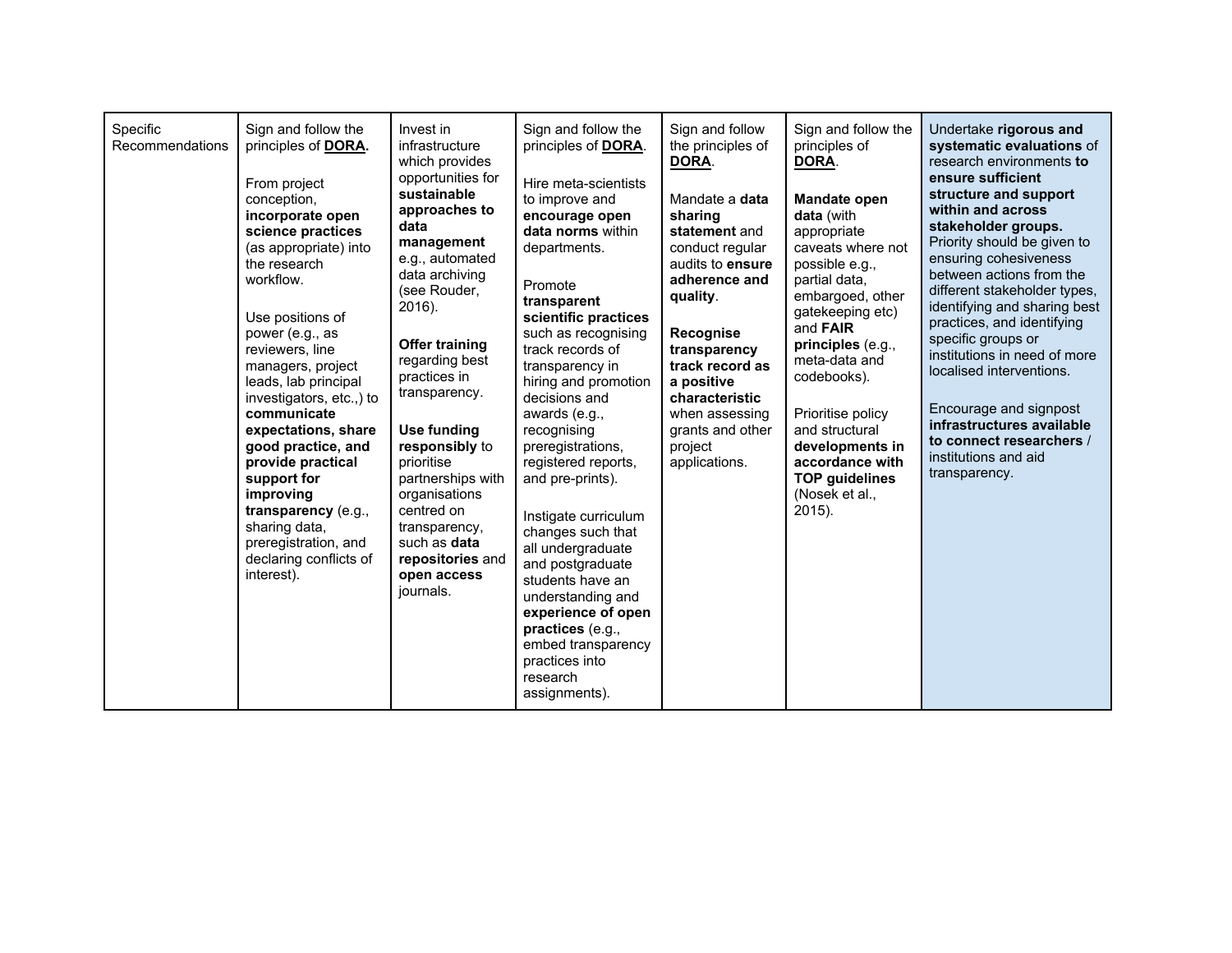### Priority Two: Research Quality (e.g., Registered Reports)

Research quality is a second core component of research integrity and is of urgent priority. We cannot promote better integrity of research if we do not first consider how the quality (i.e., robustness, reliability, validity, and accuracy) can be improved. One systematic (rather than researcher-centred) barrier to research quality is 'publication bias' whereby null/non-significant results are much less likely to be published than statistically significant findings. This incentivises questionable practices such as p-hacking data to 'find' a significant result or selectively reporting significant results (Bruton et al., 2020). This directly contributes to the reproducibility crisis because it makes publication somewhat contingent upon the results of the work, rather than being based fully on the theoretical significance and methodological rigour of the research.

In response to the concerns of publication bias, UK researchers have developed many initiatives to improve research practices and adopt new standards in methodology and publishing. Deviating from the traditional publication route where papers are peer-reviewed following study completion, Registered Reports (RRs) are one such innovation in publication. At Stage 1, the introduction, hypotheses, methods, and analyses undergo peer-review before data collection. This important feedback allows substantive changes to be made before resources (e.g., funding, participant time, etc.) are used, and helps to identify flaws in the planned work. Work can then receive (in principle) acceptance by the journal such that the subsequent completed (Stage 2) report will then be published regardless of the findings, so long as the authors have collected and reported data in accordance with Stage 1 (Chambers, 2013). RRs serve to reduce publication bias because acceptance is based on the importance and theoretical significance of the research question and methodological rigour, rather than the direction or strength of the results. This reduces pressure to produce significant results and aims to remove the incentives that drive selective reporting and other questionable research practices (Chambers & Tzavella, 2020).

Figure 1: The Registered Report Publication Pathway (image from [Centre](https://www.cos.io/initiatives/registered-reports) [for](https://www.cos.io/initiatives/registered-reports) [Open](https://www.cos.io/initiatives/registered-reports) [Science\)](https://www.cos.io/initiatives/registered-reports)



RRs are valuable amid ongoing concerns of widespread 'false-positive findings' in the published literature. Indeed, the rate of supported hypotheses is much lower among RRs than conventional research articles (Scheel et al., 2021), providing initial encouraging evidence for the value of such an innovative publication approach. More recently, there have been RR approaches for exploratory, rather than hypothesis-driven, research, such as 'Exploratory Reports'. Other relevant initiatives include Verification Reports, which is a type of scientific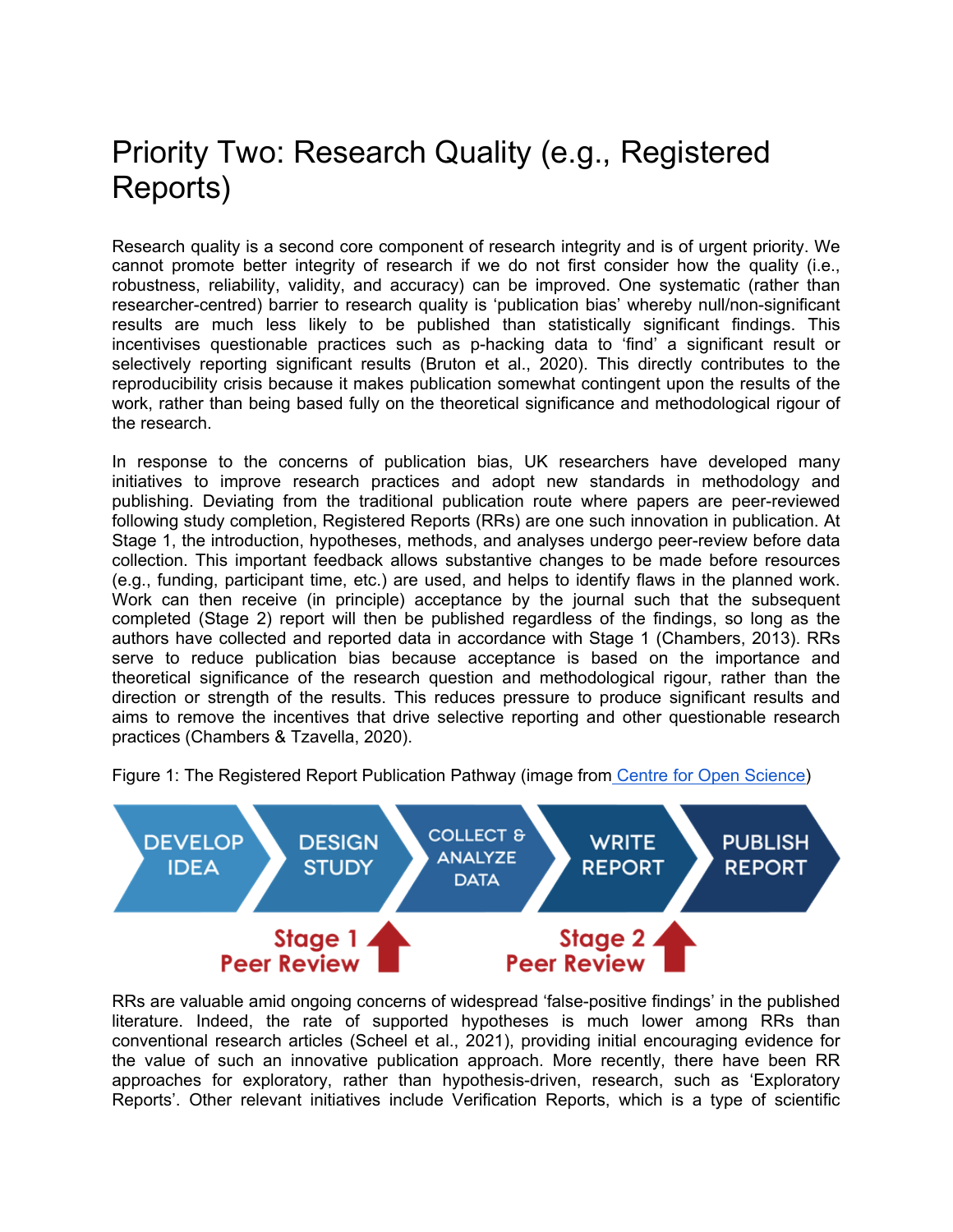article in which authors can evaluate the claims in published research by reanalysing the data from the original study and conducting new analyses on the data to test robustness.

Further structural support is needed to implement RRs more widely, including training, funding, and wider journal adoption (currently over 300 journals offer RR formats). Registered Report Funding Partnerships have been proposed as a method of extending the RR model by integrating it with the grant funding process so that researchers receive both funding and in principle acceptance for publication based on the integrity of the theory and methods. Combining grant funding and publication decisions in this way may help to streamline these processes and reduce the burden on reviewers, while also providing the aforementioned benefits of RRs in reducing questionable research practices and publication bias (Munafo, 2017). A recent example of a funder-publisher partnership between The Children's Tumor Foundation (CRF) and the scientific journa[l](https://theplosblog.plos.org/2020/11/plos-one-issues-first-publication-from-childrens-tumor-foundation-partnership/)) [PLOS](https://theplosblog.plos.org/2020/11/plos-one-issues-first-publication-from-childrens-tumor-foundation-partnership/)) [ONE](https://theplosblog.plos.org/2020/11/plos-one-issues-first-publication-from-childrens-tumor-foundation-partnership/)) was so successful that both partners have stated they will continue to offer this grant partnership. Such RR-funding partnerships, and similar innovations for drug marketing authorisation (Naudet et al., 2021), offer important and innovative examples of how stakeholders and processes can be unified to revise standards for research quality.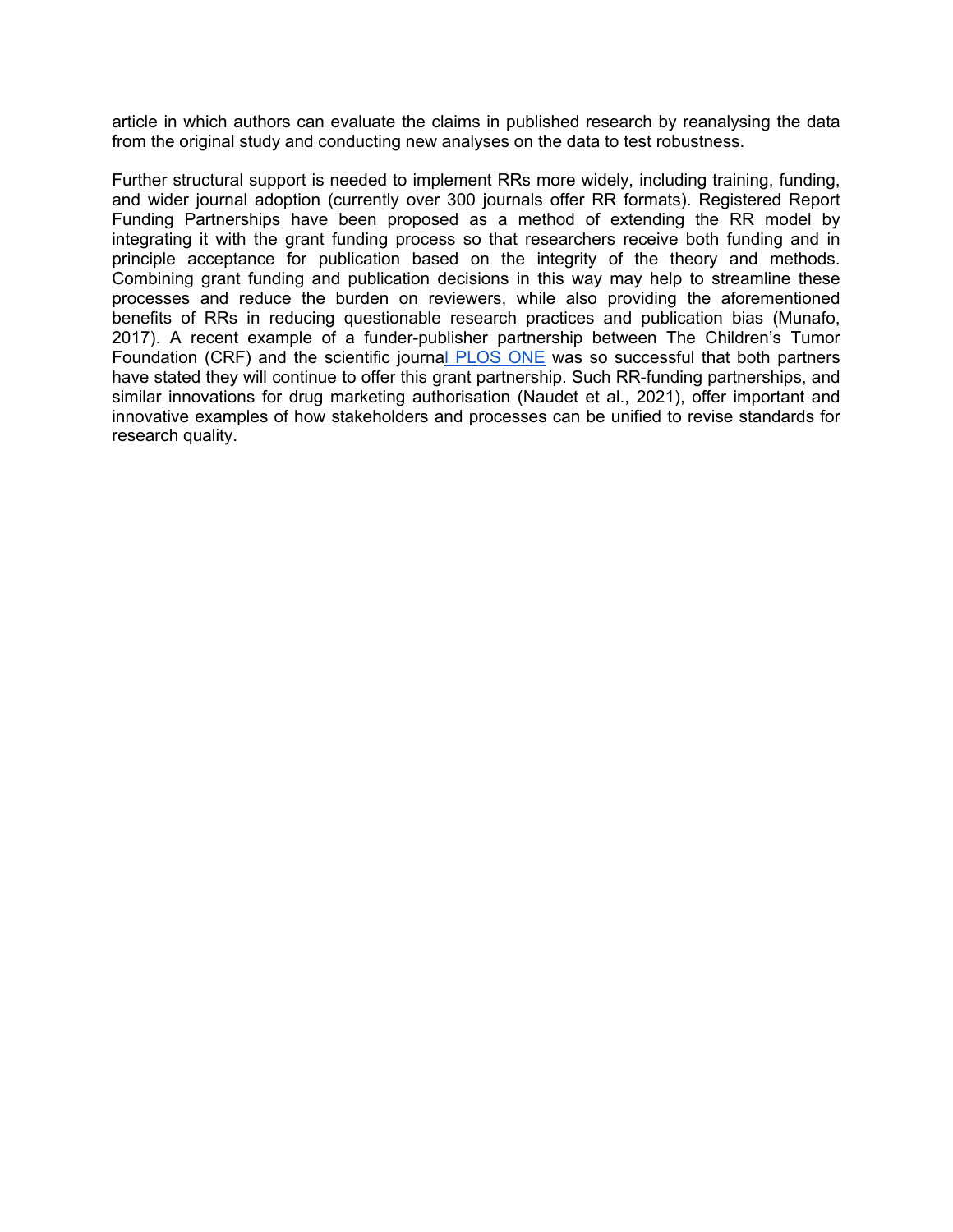#### **Table 2. Research Quality and Registered Reports: Interconnected Roles and Recommendations**

|       | Individual<br>researchers                                                                                                                                           | Research<br>support                                                                                                                | Institutions<br>(universities)                                                                                                                                                                                                                                                               | <b>Funders</b>                                                                                                                                        | <b>Publishers</b>                                                                                                                                                        | <b>Research Integrity Unit</b>                                                                                                                                                                                                              |
|-------|---------------------------------------------------------------------------------------------------------------------------------------------------------------------|------------------------------------------------------------------------------------------------------------------------------------|----------------------------------------------------------------------------------------------------------------------------------------------------------------------------------------------------------------------------------------------------------------------------------------------|-------------------------------------------------------------------------------------------------------------------------------------------------------|--------------------------------------------------------------------------------------------------------------------------------------------------------------------------|---------------------------------------------------------------------------------------------------------------------------------------------------------------------------------------------------------------------------------------------|
| Roles | Plan, develop,<br>conduct, and<br>disseminate<br>research<br>findings.<br>Choose<br>publication and<br>feedback<br>workflow (e.g.,<br>RR, traditional,<br>$etc.$ ). | Offer<br>training<br>that<br>enables<br>researcher<br>s to make<br>educated<br>and<br>strategic<br>choices<br>about<br>publishing. | Prioritise and fund<br>training which<br>supports researchers<br>to prioritise higher<br>quality evidence and<br>more transparent<br>and rigorous<br>research processes.<br>Hire, incentivise and<br>appraise staff on<br>subsequent<br>transparency and<br>rigour in research<br>practices. | Prioritise the<br>role of rigour<br>and<br>transparency<br>explicitly when<br>assessing the<br>quality of work<br>being<br>considered for<br>funding. | Assess research quality<br>for publication based on<br>journal criteria.<br>Capture and evaluate<br>meta-data to identify<br>meaningful trends and<br>development areas. | Provide or signpost<br>recommendations, support, and<br>structures for all stakeholders<br>(e.g., templates, training, etc.).<br>Audit institutions, funders, and<br>publishers.<br>Facilitate collaborations across<br>stakeholder groups. |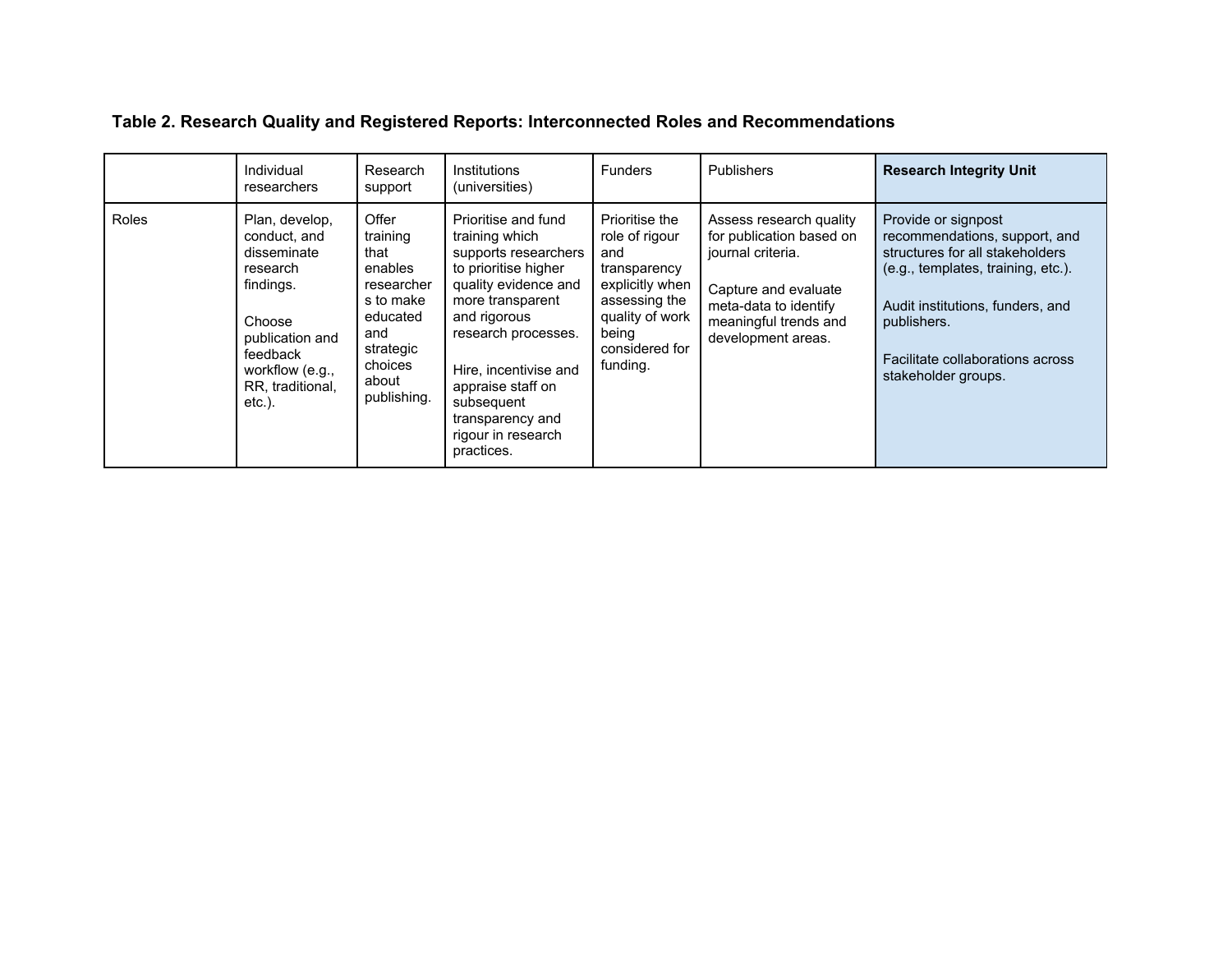| Specific<br>Recommendations | Sign and follow<br>the principles of<br>DORA.<br>Where<br>appropriate,<br>submit<br>research using<br>the RR format<br>or create a<br>time-stamped<br>preregistration<br>of research<br>intent (e.g., via<br>the Open<br>Science<br>Framework).<br><b>Engage in</b><br>methods,<br>statistics, and<br>open science<br>practices<br>training.<br>Those in<br>teaching or<br>supervision<br>roles should<br>role model use<br>of RRs (and<br>similar<br>initiatives) as<br>responsible and<br>sustainable<br>publication<br>practices,<br>encouraging<br>their others to<br>do the same. | <b>Ensure</b><br>adequate<br>training is<br>available<br>to<br>researcher<br>s in<br>research<br>design,<br>analysis,<br>and<br>research<br>integrity.<br>Research<br>support<br>services<br>can go<br>beyond<br>providing<br>training,<br>e.g.,<br>subject<br><b>librarians</b><br>can assist<br>in projects<br>or trained<br>statisticia<br>ns can<br>verify<br>code. | Sign and follow the<br>principles of DORA.<br>Value use of RRs<br>when hiring and<br>appraising academic<br>staff, with emphasis<br>on the quality (as<br>determined by<br>research integrity),<br>rather than<br>traditional metrics of<br>quantity.<br><b>Realign incentive</b><br>structures to value<br>quality over the<br>quantity, citation<br>number, or journal<br>impact factors of<br>publications.<br><b>Publicly declaring</b><br>the disconnect<br>between journal<br>impact factor and<br>research quality<br>(e.g., Fang &<br>Casadevall, 2011)<br>and making<br>associated changes<br>to structures and<br>processes. | Sign and<br>follow the<br>principles of<br>DORA.<br>Funding<br>assessment<br>criteria should<br>prioritise the<br>importance<br>of research<br>question and<br>method<br>quality, and<br>transparency.<br><b>Explore</b><br><b>Registered</b><br><b>Reports</b><br><b>Funding</b><br>Partnerships,<br>or similar<br>initiatives, to<br>encourage<br>simultaneous<br>funding and<br>publication of<br>research. | Sign and follow the<br>principles of DORA.<br>Journals/ publishers<br>should consider<br>adopting RRs (amongst<br>other innovations) and<br>provide clear author<br>guidelines (see<br>osf.io/pukzy/ for a<br>template).<br>Publication should be<br>offered on the quality of<br>research question and<br>methodology, and<br>transparency, not on<br>novelty or positive<br>results. Policies relating<br>to such should be<br>implemented and<br>audited.<br>Consider setting a<br>formal RR timetable so<br>that projects are handled<br>within reasonable<br>timeframes, or engage<br>with wider community<br>initiatives to facilitate<br>timely management of<br>RRs (e.g., PCI RR).<br>For confirmatory work,<br>require preregistration<br>with a concrete<br>theoretical background<br>and specific falsifiable<br>hypotheses. | Undertake rigorous and<br>systematic evaluations of<br>research environments to ensure<br>sufficient structure and support<br>within and across stakeholder<br>groups. Priority should be given<br>to ensuring cohesiveness between<br>actions from the different<br>stakeholder types, identifying and<br>sharing best practices, and<br>identifying specific groups or<br>institutions in need of more<br>localised interventions.<br>Encourage and signpost<br>infrastructures available to<br>connect researchers/ institutions<br>and improve research quality.<br><b>Support and champion</b><br>development and evaluation of<br>new initiatives like Registered<br>Reports, Exploratory Reports and<br>Verification Reports.<br>Audit adoption of RRs and<br>compile an evidence-base which<br>evaluates the implications of wider<br>adoption of these (and similar)<br>initiatives. |
|-----------------------------|----------------------------------------------------------------------------------------------------------------------------------------------------------------------------------------------------------------------------------------------------------------------------------------------------------------------------------------------------------------------------------------------------------------------------------------------------------------------------------------------------------------------------------------------------------------------------------------|-------------------------------------------------------------------------------------------------------------------------------------------------------------------------------------------------------------------------------------------------------------------------------------------------------------------------------------------------------------------------|----------------------------------------------------------------------------------------------------------------------------------------------------------------------------------------------------------------------------------------------------------------------------------------------------------------------------------------------------------------------------------------------------------------------------------------------------------------------------------------------------------------------------------------------------------------------------------------------------------------------------------------|----------------------------------------------------------------------------------------------------------------------------------------------------------------------------------------------------------------------------------------------------------------------------------------------------------------------------------------------------------------------------------------------------------------|------------------------------------------------------------------------------------------------------------------------------------------------------------------------------------------------------------------------------------------------------------------------------------------------------------------------------------------------------------------------------------------------------------------------------------------------------------------------------------------------------------------------------------------------------------------------------------------------------------------------------------------------------------------------------------------------------------------------------------------------------------------------------------------------------------------------------------------|-----------------------------------------------------------------------------------------------------------------------------------------------------------------------------------------------------------------------------------------------------------------------------------------------------------------------------------------------------------------------------------------------------------------------------------------------------------------------------------------------------------------------------------------------------------------------------------------------------------------------------------------------------------------------------------------------------------------------------------------------------------------------------------------------------------------------------------------------------------------------------------------------|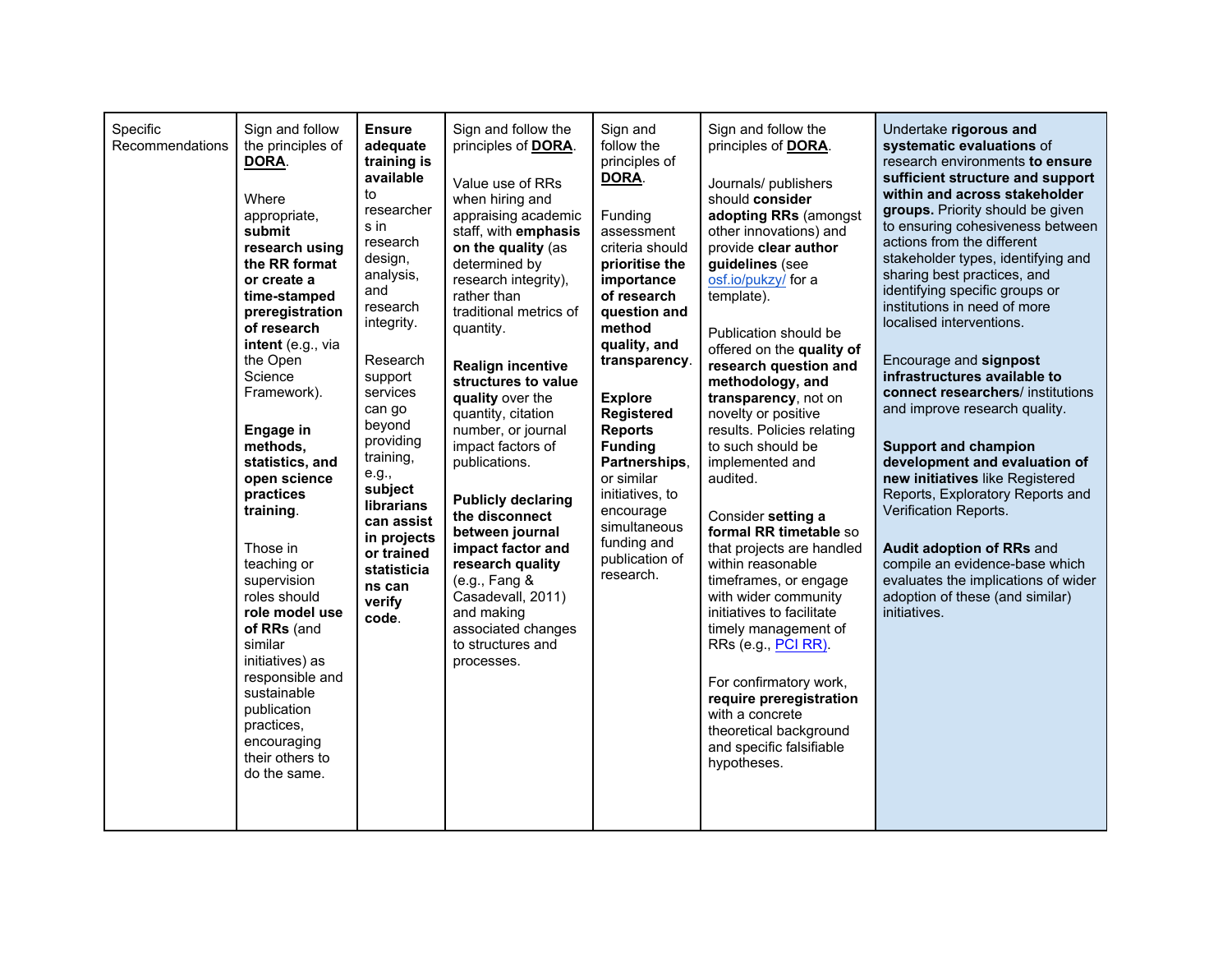# Priority Three: Research Culture (e.g., Slow Collaborative Approaches)

The third core barrier to reproducible, replicable, robust, and transparent research is the culture in which this research is created and disseminated. Two of the most prominent and debilitating barriers to reproducibility in contemporary research culture are (a) the competitive culture that prioritises *individual* scientists, rather than collective efforts, (b) and 'publish or perish' culture that rewards quantity, over quality, of outputs. The 'publish or perish' culture of academia dictates that, in order for scientists to progress in their career and 'survive', they must produce a high quantity of publications, particularly as 'high-impact' outputs in 'top-tier' journals. This preoccupation with perceived journal calibre and volume of outputs, coupled with entrenched publication bias, ultimately risks undermining the integrity of research (Grimes et al., 2018) and thus directly contributes to the reproducibility crisis.

In response to this pressing concern, there have been calls from scholars advocating for collaborative open science and to "slow down" science (Frith, 2020). 'Slow science' is a vision for an ideal science that values more impactful and thoughtful projects (compared to multiple quicker contributions) and in doing so encourages collaboration and inclusivity, assessment of research quality, and more rigorous and informative forms of data collection (e.g., longitudinal data). This could be achieved in practice by limiting the number of grants awarded to any given individual, advocating for longer timescales on empirical work, and shifting the emphasis from quantity of output to quality and impact. Many open science advocates have argued for the benefits of slow science, citing this as a mechanism to improve the robustness and rigour of psychological research (e.g., Siegel & LaMarre, 2019). During the COVID-19 pandemic, this concern has grown, and requirements of early career researchers seeking permanent faculty positions have escalated due to hiring freezes and an intensified competition among applicants. Relatedly, the reliance upon, or encouragement of, novelty in scientific findings actively discourages careful replication of important results. In combination, these issues create a hypercompetitive research culture that is focused upon 'discoveries' as opposed to an incremental development in understanding. The end results are inconsistent bodies of evidence that are, not surprisingly, low quality and difficult to reproduce and replicate consistently.

For research culture to actively and meaningfully embed a concern for collaborative approaches to science, these values should be embedded in the incentive structure of universities. Some universities now include evidence of open research practices in their hiring and promotion criteria (e.g., University of Bristol, University of Glasgow, Cardiff University; Kowalczyk et al., 2020). To embed prioritisation of collaborative, inclusive and thoughtful approaches to science into the research culture, incentive structures should be fundamentally realigned to champion these values (e.g., see Munafò et al., 2020). One accessible way to value team science approaches, whilst also appropriately acknowledging the contributions of individual researchers, is to mandate a Contributor Roles Taxonomy (CRediT) statement for each academic output to make explicit the various skills and contributions that are required for impactful collaborative research.

There are some useful examples of Team Science approaches that demonstrate the scientific value of collaborative efforts in science. Most notably, is the Psychological Science Accelerator (PSA; see Moschontz et al., 2018), a collective of global psychological laboratories that conduct crowdsourced empirical projects. Studies conducted by the PSA benefit from larger, more representative sample sizes, distributed workload, more creative and critical insights, and more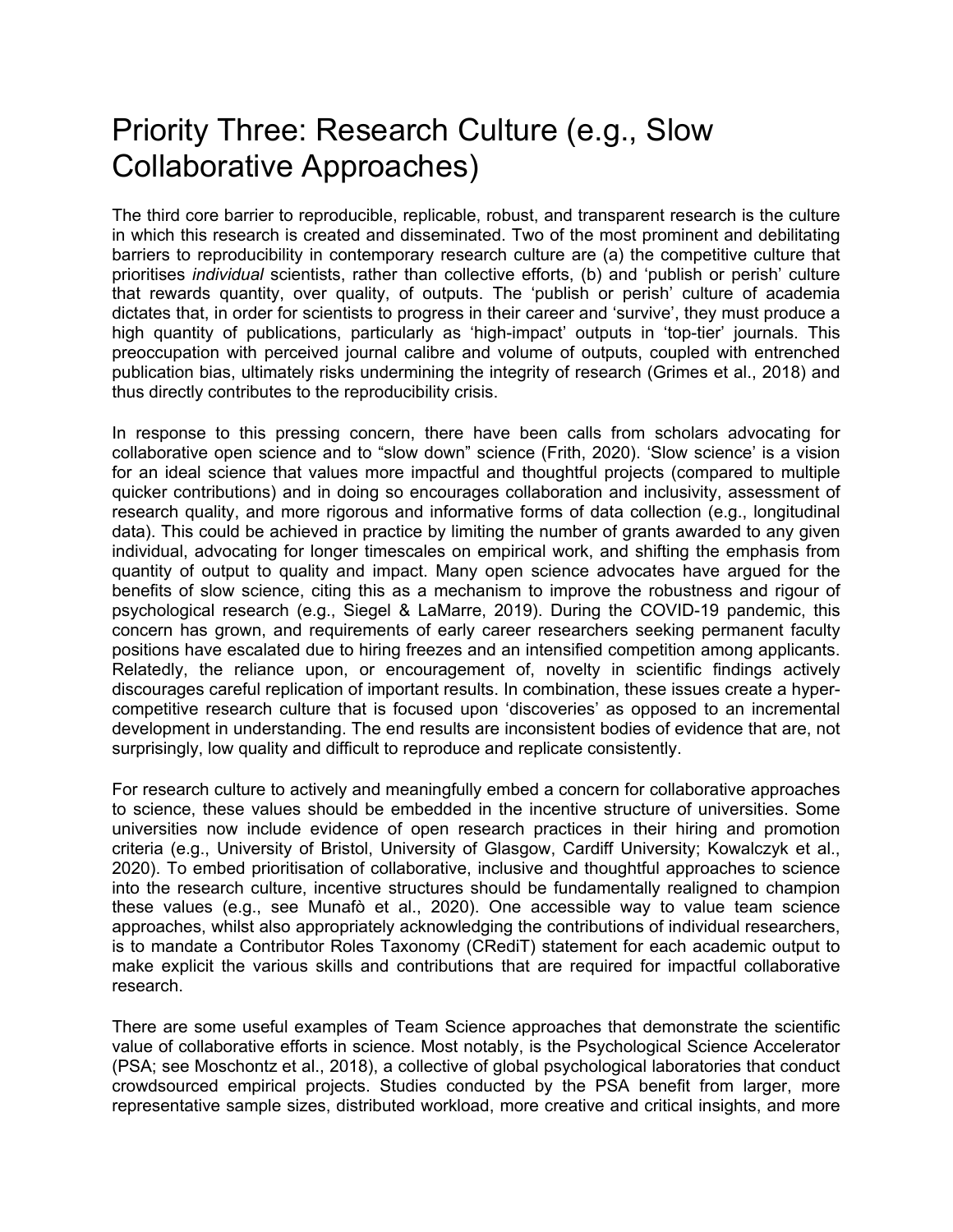efficient research timelines. Notably, they recently harnessed this power to produce a series of Rapid Response COVID-19 studies (e.g., [https://psyarxiv.com/n3dyf/,](https://psyarxiv.com/n3dyf/) [https://psyarxiv.com/m4gpq/\)](https://psyarxiv.com/m4gpq/). Structures like the PSA provide a valuable community to facilitate open and collaborative projects, particularly where groups might previously have been formed ad-hoc (e.g., the Many Labs projects; Klein et al., 2018), however they require investment and coordinated action to sustain.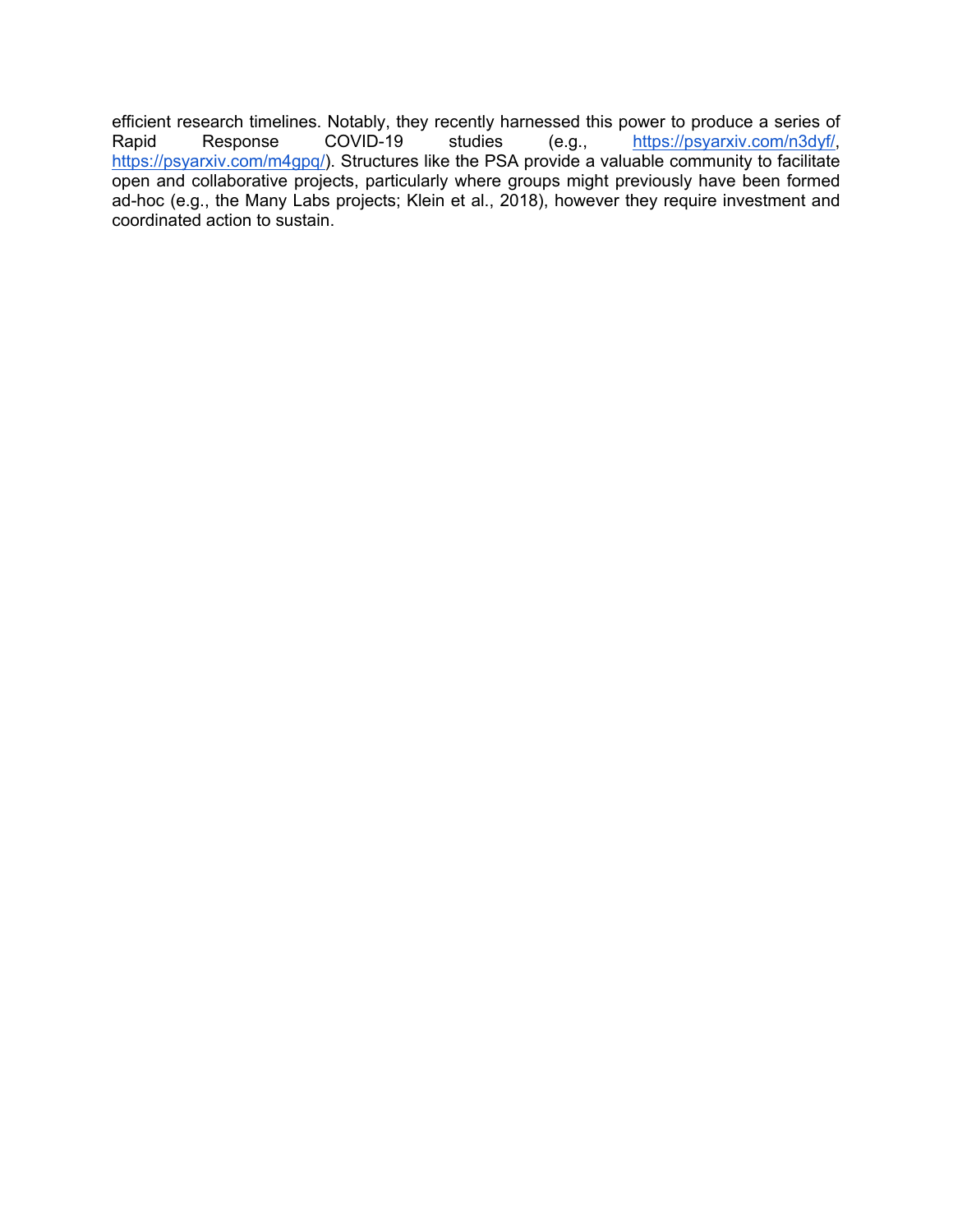|       | Individual<br>researchers                                                                                                                                                         | Research support                                                                                                                                                                                | <b>Institutions</b><br>(universities)                                                                                                                                                                                                                                                                                                                              | <b>Funders</b>                                                                                                                                                                                                           | <b>Publishers</b>                                                                                                                                                                                                                                                                                       | <b>Research Integrity Unit</b>                                                                                                                                                                                                                                                                                                   |
|-------|-----------------------------------------------------------------------------------------------------------------------------------------------------------------------------------|-------------------------------------------------------------------------------------------------------------------------------------------------------------------------------------------------|--------------------------------------------------------------------------------------------------------------------------------------------------------------------------------------------------------------------------------------------------------------------------------------------------------------------------------------------------------------------|--------------------------------------------------------------------------------------------------------------------------------------------------------------------------------------------------------------------------|---------------------------------------------------------------------------------------------------------------------------------------------------------------------------------------------------------------------------------------------------------------------------------------------------------|----------------------------------------------------------------------------------------------------------------------------------------------------------------------------------------------------------------------------------------------------------------------------------------------------------------------------------|
| Roles | Engage in<br>research as an<br>individual or as<br>part of a team.<br>Contribute to the<br>research culture of<br>the immediate<br>working context,<br>institution, and<br>field. | Support<br>researchers in<br>adhering to<br>university<br>policies.<br>Maintain<br><i>infrastructures</i><br>that enable<br>collaboration and<br>sharing within<br>and between<br>institutions. | Establish an agenda<br>for research culture.<br>designing, and<br>implementing<br>incentive policies.<br>Hire and appraise<br>staff for their<br>contributions to<br>outputs.<br>Instigate<br>developments in<br>collaborative work<br>expectations which<br>advance levels of<br>inclusion, diversity,<br>and access to science<br>(e.g., Grahe et al.,<br>2020). | Set timelines for<br>funded research,<br>regulating the<br>research quality of<br>funded projects.<br>Review constraints<br>and limits to<br>applications e.g.,<br>number of co-<br>applicants and co-<br>Pls on grants. | Review policies<br>and structures<br>which recognise<br>contributions to<br>research e.g., for<br>Co-first<br>authorship.<br>Consider<br>alternative<br>publication models<br>which prioritise<br>transparency and<br>efficiency (e.g.,<br>publishing the<br>peer reviews<br>alongside<br>manuscripts). | Provide or signpost<br>recommendations, support,<br>and structures for all<br>stakeholders (e.g.,<br>templates, training, etc.,).<br>Audit institutions, funders,<br>and publishers.<br>Facilitate collaborations<br>across stakeholder groups.<br>Encourage and advocate<br>for inclusive, thoughtful<br>approaches to science. |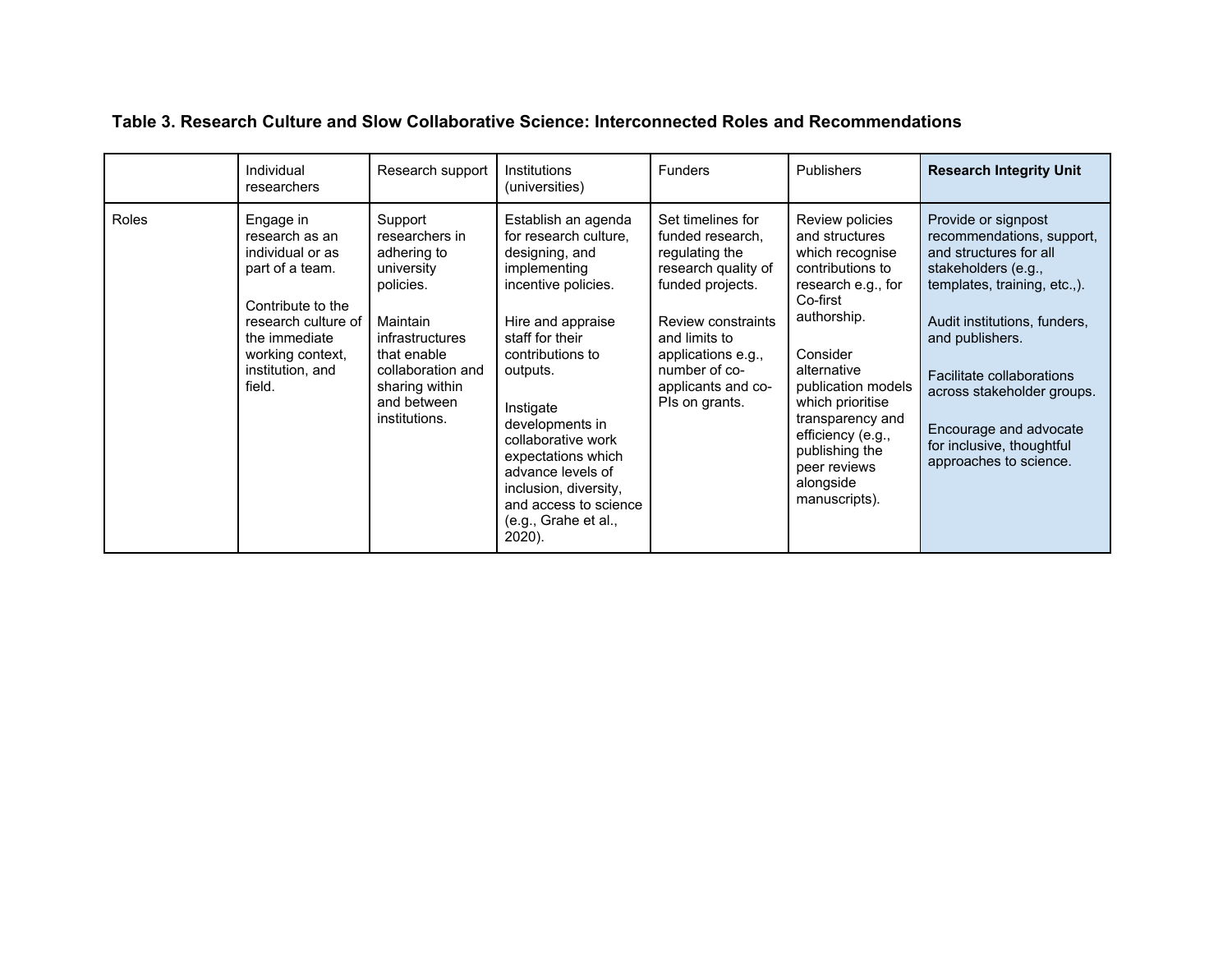| Specific<br>Recommendations | <b>Actively</b><br>collaborate with<br>researchers.<br>statisticians.<br>technicians, etc.,<br>being inclusive of<br>geographical<br>location.<br>institutional<br>context, and<br>experience.<br>Recognise each<br>individual's<br>contributions<br>e.g., via CRediT<br>statements.<br>Supervisors,<br>principal<br>investigators, and<br>department leads<br>should encourage<br><b>PhD students to</b><br>focus on quality<br>and not assess<br>degree completion<br>solely based on<br>published work. | <b>Facilitate</b><br>collaborations<br>between<br>researchers and<br>other contributors<br>to research e.g.,<br>statisticians/<br>technicians etc.<br><b>Embed</b><br>structures and<br>support to<br>enable longer-<br>term,<br>collaborative,<br>research. | Acknowledge how<br>participation in Team<br>Science ventures are<br>legitimate and<br>important<br>contributions to<br>scientific knowledge,<br>and reflect this value<br>in hiring,<br>assessment, and<br>promotion criteria.<br>Value high-quality,<br>collaborative efforts<br>over smaller<br>contributions or<br>flawed rules of thumb<br>e.g., number of<br>first/last-author<br>publications.<br>Create a research<br>culture that places<br>research integrity at<br>its core,<br>transparently<br>disseminating<br>implementing policies<br>and practices<br>accordingly. | <b>Facilitate slow</b><br>and collaborative<br>approaches in<br>systems $(e.g.,$<br>making it easy to<br>recognise many<br>contributors).<br><b>Facilitate slow</b><br>and collaborative<br>approaches in<br>policies (e.g.,<br>presenting<br>reasonable periods<br>between funding<br>announcements<br>and submission<br>deadlines). | Be sufficiently<br>flexible to allow<br>for Team Science<br>contributions to<br>journals e.g., use<br>CRediT<br>statements rather<br>than a simple<br>order of<br>authorship.<br>Re-evaluate<br>practices as<br>norms change<br>(e.g. introducing<br>code review to<br>assess<br>reproducibility). | Undertake rigorous and<br>systematic evaluations of<br>research environments to<br>ensure sufficient<br>structure and support<br>within and across<br>stakeholder groups.<br>Priority should be given to<br>ensuring cohesiveness<br>between actions from the<br>different stakeholder types,<br>identifying and sharing best<br>practices, and identifying<br>specific groups or<br>institutions in need of more<br>localised interventions.<br>Encourage and signpost<br>infrastructures available<br>to connect researchers /<br>institutions and aid<br>collaboration.<br><b>Recognise and promote</b><br>the notion that a 'publish<br>or perish' culture can<br>facilitate rushed, low-<br>quality research that may<br>contribute to the replication<br>and/or reproducibility<br>crisis.<br><b>Audit funders to ensure</b><br>that they are funding<br>collaborative, "slow"<br>science e.g., through<br>accessible timeframes and<br>rigorous transparency<br>auditing. |
|-----------------------------|------------------------------------------------------------------------------------------------------------------------------------------------------------------------------------------------------------------------------------------------------------------------------------------------------------------------------------------------------------------------------------------------------------------------------------------------------------------------------------------------------------|--------------------------------------------------------------------------------------------------------------------------------------------------------------------------------------------------------------------------------------------------------------|------------------------------------------------------------------------------------------------------------------------------------------------------------------------------------------------------------------------------------------------------------------------------------------------------------------------------------------------------------------------------------------------------------------------------------------------------------------------------------------------------------------------------------------------------------------------------------|---------------------------------------------------------------------------------------------------------------------------------------------------------------------------------------------------------------------------------------------------------------------------------------------------------------------------------------|----------------------------------------------------------------------------------------------------------------------------------------------------------------------------------------------------------------------------------------------------------------------------------------------------|----------------------------------------------------------------------------------------------------------------------------------------------------------------------------------------------------------------------------------------------------------------------------------------------------------------------------------------------------------------------------------------------------------------------------------------------------------------------------------------------------------------------------------------------------------------------------------------------------------------------------------------------------------------------------------------------------------------------------------------------------------------------------------------------------------------------------------------------------------------------------------------------------------------------------------------------------------------------------------|
|-----------------------------|------------------------------------------------------------------------------------------------------------------------------------------------------------------------------------------------------------------------------------------------------------------------------------------------------------------------------------------------------------------------------------------------------------------------------------------------------------------------------------------------------------|--------------------------------------------------------------------------------------------------------------------------------------------------------------------------------------------------------------------------------------------------------------|------------------------------------------------------------------------------------------------------------------------------------------------------------------------------------------------------------------------------------------------------------------------------------------------------------------------------------------------------------------------------------------------------------------------------------------------------------------------------------------------------------------------------------------------------------------------------------|---------------------------------------------------------------------------------------------------------------------------------------------------------------------------------------------------------------------------------------------------------------------------------------------------------------------------------------|----------------------------------------------------------------------------------------------------------------------------------------------------------------------------------------------------------------------------------------------------------------------------------------------------|----------------------------------------------------------------------------------------------------------------------------------------------------------------------------------------------------------------------------------------------------------------------------------------------------------------------------------------------------------------------------------------------------------------------------------------------------------------------------------------------------------------------------------------------------------------------------------------------------------------------------------------------------------------------------------------------------------------------------------------------------------------------------------------------------------------------------------------------------------------------------------------------------------------------------------------------------------------------------------|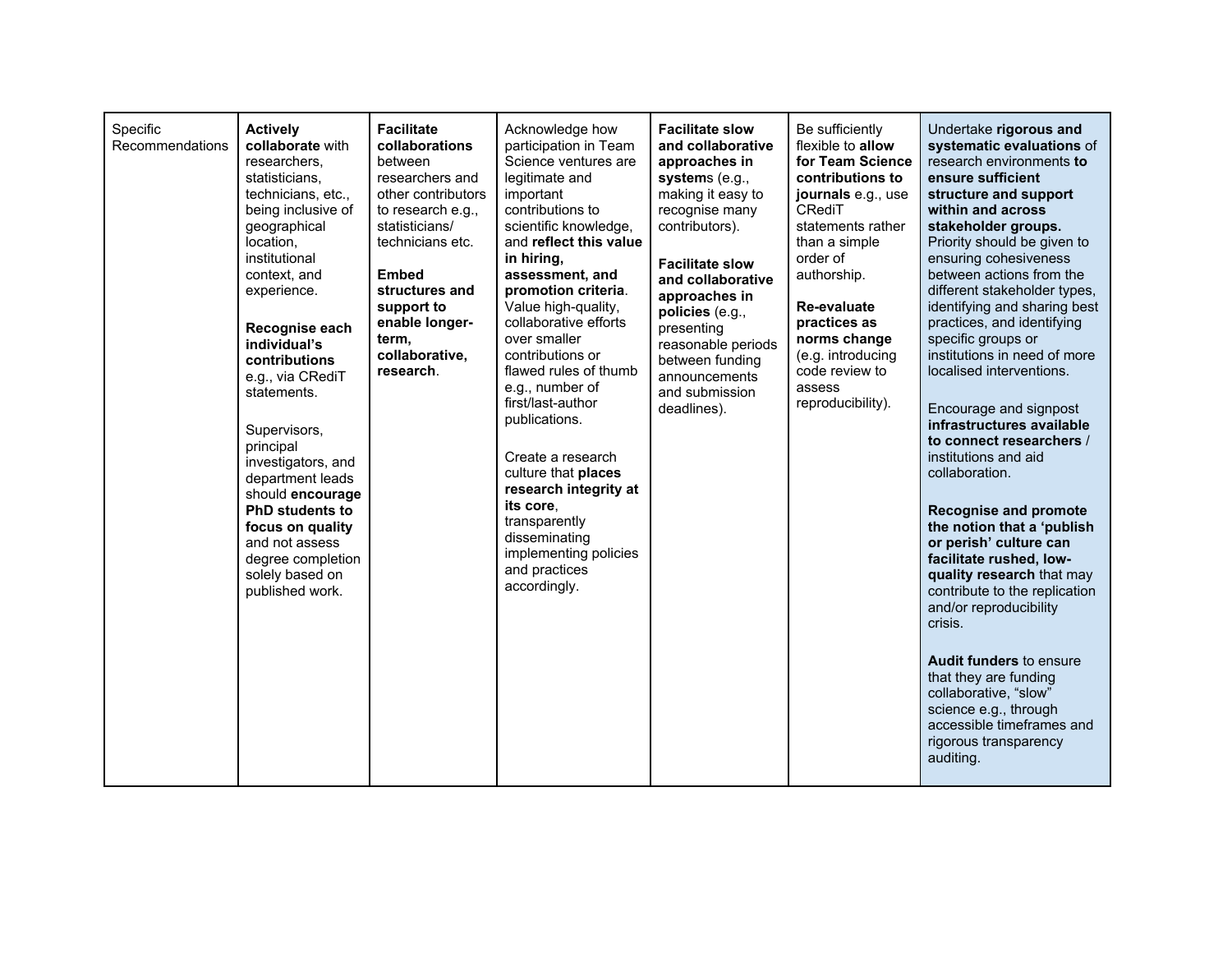# Conclusion

To summarise, in this report we have outlined three urgent priorities for the improvement of research integrity and the reproducibility crisis: transparency, research quality, and research culture. We have suggested ways to combat each via different research stakeholders, emphasising the need for collective action. Overcoming the issues underlying the replication crisis, thereby driving meaningful long-term changes to research norms, requires united and interconnected changes across individuals and organisations. For example, individuals may personally adopt Registered Reports, but journals must offer this publication route and changes to infrastructures are needed to log the more substantive documentation and complex two-part process. Similarly, journals can mandate open data sharing, but researchers require training and appropriate support and infrastructure from institutions to facilitate this.

Considering these three priorities, we also stress that there are other related issues that cooccur with these concerns, which should also be addressed. For example, while we focused here on open data when discussing transparency, this priority should also consider promoting open sharing of materials, analyses, and code, which all rely on the same mechanisms. Similarly, we have focused on Registered Reports as one method to alleviate publication bias, but there are other initiatives, such as preregistration of analysis plans and crowd-sourced open review, which also represent promising avenues to improve research integrity. Thus, the priorities and ideas here should be viewed as a focused but incomplete starting point for a wider, more comprehensive consideration of how the transparency, quality, and culture of research, and thus integrity, can be improved.

### *(September 2021)*

# **CRediT Statement**

| Thomas Rhys Evans        | Conceptualization, Project Administration, Writing (original draft),<br>Writing (review & editing) |
|--------------------------|----------------------------------------------------------------------------------------------------|
| <b>Madeleine Pownall</b> | Conceptualization, Writing (original draft), Writing (review & editing)                            |
| Elizabeth Collins        | Conceptualization, Writing (original draft), Writing (review & editing)                            |
| Emma L Henderson         | Conceptualization, Writing (original draft), Writing (review & editing)                            |
| Jade Pickering           | Conceptualization, Writing (original draft), Writing (review & editing)                            |
| Aoife O'Mahony           | Conceptualization, Writing (original draft), Writing (review & editing)                            |
| Mirela Zaneva            | Conceptualization, Writing (original draft), Writing (review & editing)                            |
| Matthew Jaquiery         | Conceptualization, Writing (review & editing)                                                      |
| Tsvetomira Dumbalska     | Conceptualization, Writing (review & editing)                                                      |
|                          |                                                                                                    |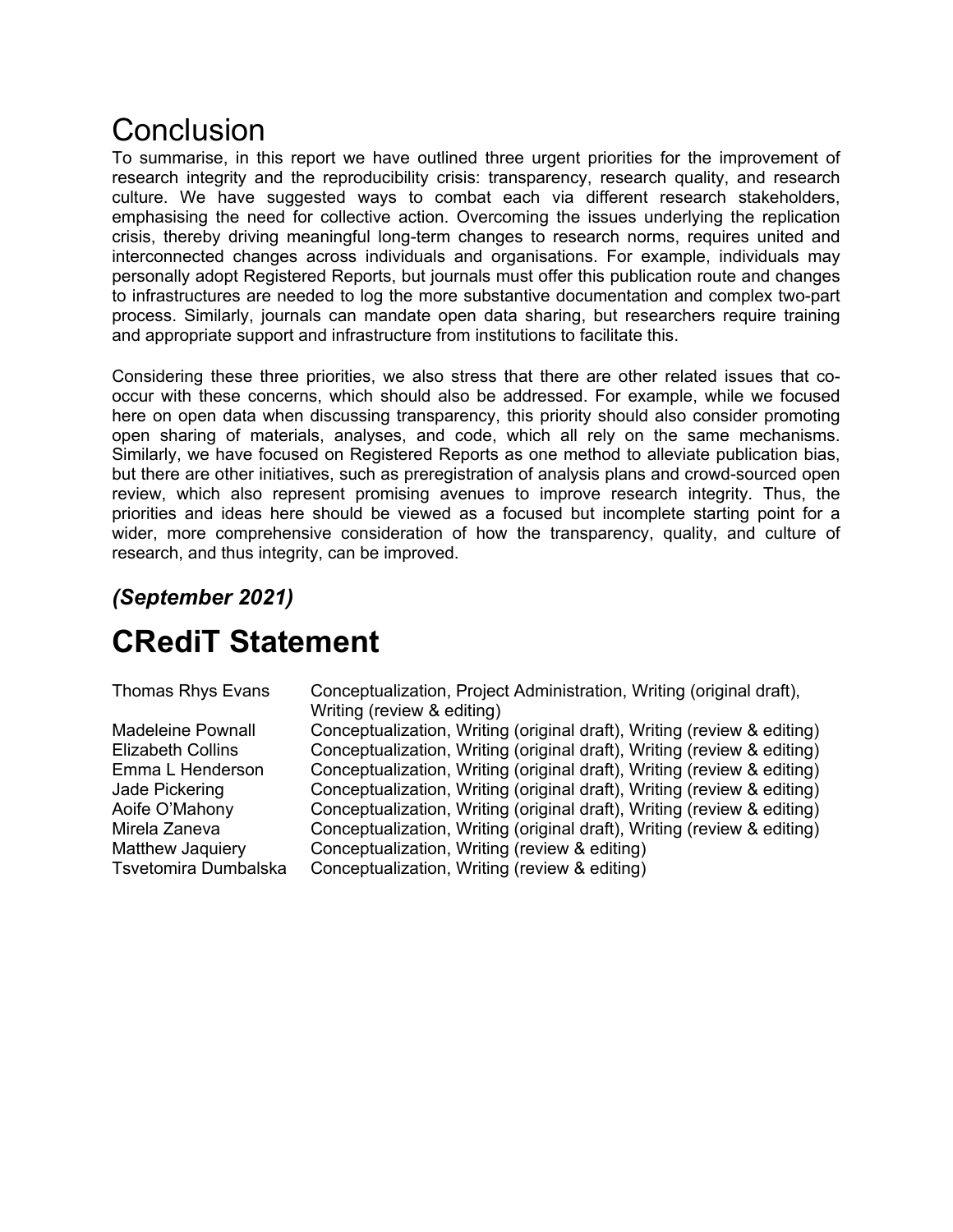### References

- Besançon, L., Peiffer-Smadja, N., Segalas, C., Jiang, H., Masuzzo, P., Smout, C., ... & Leyrat, C. (2021). Open science saves lives: lessons from the COVID-19 pandemic. *BMC Medical Research Methodology*, *21*(1), 1-18.
- Bruton, S. V., Brown, M., & Sacco, D. F. (2020). Ethical consistency and experience: An attempt to influence researcher attitudes toward questionable research practices through reading prompts. *Journal of Empirical Research on Human Research Ethics*, *15*(3), 216-226.
- Chambers, C. D. (2013). Registered reports: a new publishing initiative at Cortex. *Cortex*, *49*(3), 609-610.
- Chambers, C. D., & Tzavella, L. (2020). *Registered reports: Past, present and future*. <https://doi.org/10.31222/osf.io/43298>
- Fang, F., & Casadevall, A. (2011). Retracted science and the retraction index. *Infection and Immunity* 79(10), 3855-3859.
- Frith, U. (2020). Fast lane to slow science. *Trends in cognitive sciences*, *24*(1), 1-2.
- Grahe, J. E., Cuccolo, K., Leighton, D. C., & Cramblet Alvarez, L. D. (2020). Open science promotes diverse, just, and sustainable research and educational outcomes. *Psychology Learning & Teaching*, *19*(1), 5-20.
- Grimes, D. R., Bauch, C. T., & Ioannidis, J. P. (2018). Modelling science trustworthiness under publish or perish pressure. *Royal Society Open Science*, *5*(1), 171511.
- Hardwicke, T. E., Mathur, M. B., MacDonald, K., Nilsonne, G., Banks, G. C., Kidwell, M. C., ... & Frank, M. C. (2018). Data availability, reusability, and analytic reproducibility: Evaluating the impact of a mandatory open data policy at the journal Cognition. *Royal Society Open Science*, *5*(8), 180448.
- Houtkoop, B. L., Chambers, C., Macleod, M., Bishop, D. V., Nichols, T. E., & Wagenmakers, E. J. (2018). Data sharing in psychology: A survey on barriers and preconditions. *Advances in Methods and Practices in Psychological Science*, *1*(1), 70-85.
- Ioannidis, J. P. (2005). Why most published research findings are false. *PLoS Medicine*, *2*(8), e124.
- Klein, R. A., Ratliff, K. A., Vianello, M., Adams, R. B., Jr., Bahník, Š., Bernstein, M. J., . . . Nosek, B. A. (2014). Investigating variation in replicability: A "many labs" replication project. *Social Psychology*, 45(3), 142-152. http://dx.doi.org/10.1027/1864- 9335/a000178
- Kowalczyk, O., Lautarescu, A., Blok, E., Dall'Aglio, L., & Westwood, S. (2020). What senior academics can do to support reproducible and open research. *PsyArXiv*: https://psyarxiv.com/jyfr7/